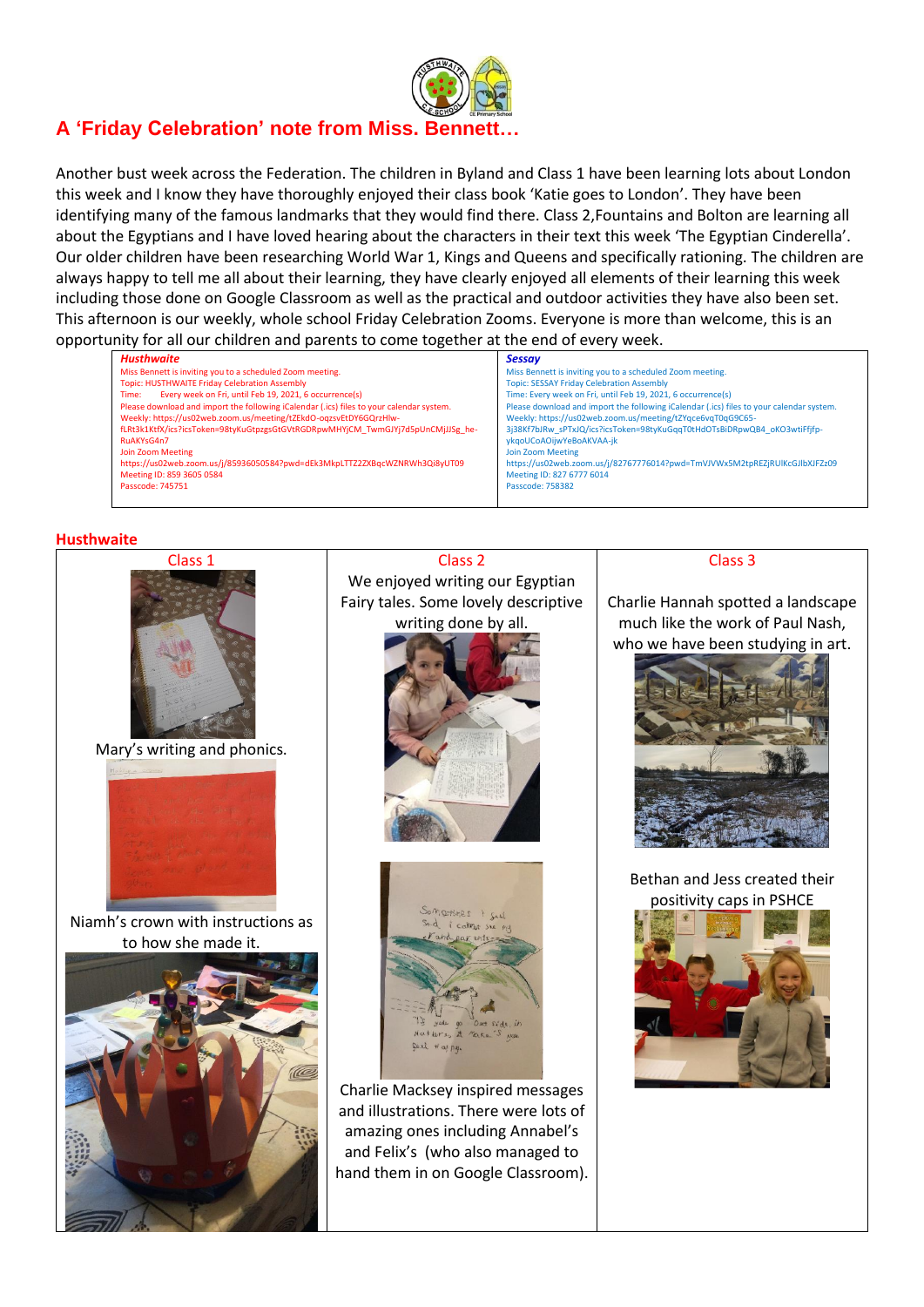

# *Class 1, Mrs Jackson.*

**Niamh** for always contributing in the Google Meet discussions and for working to the best of her ability. **Mary** for her progress in phonics, and when working with Mrs O'Gorman. Keep it up!

# *Class 2, Miss Goodchild.*

**Enes** for engaging so well with all the Google Meets and working hard on his learning in the live sessions **Jessica H** for her amazing Egyptian Fairy Tale writing.

# *Class 3, Mr Chapman.*

**Isaac** for his amazing balanced argument linked to our class text, Private Peaceful by Michael Morpurgo. **Zaria** for asking great questions to benefit her own and everyone's learning. Congratulations to Alex for passing his grade 1 acoustic guitar exam.

#### **Sessay**



**Byland, Mrs Tyrka and Mrs Bennison.**

**Alice** for her efforts and improvement in reading.

**William Newson** for his fantastic art work and engagement in our English work this week on 'Katie in London'

## **Fountains, Mrs Sowray.**

**Joshua** for engaging well with his remote learning this week, particularly his work on the River Nile.